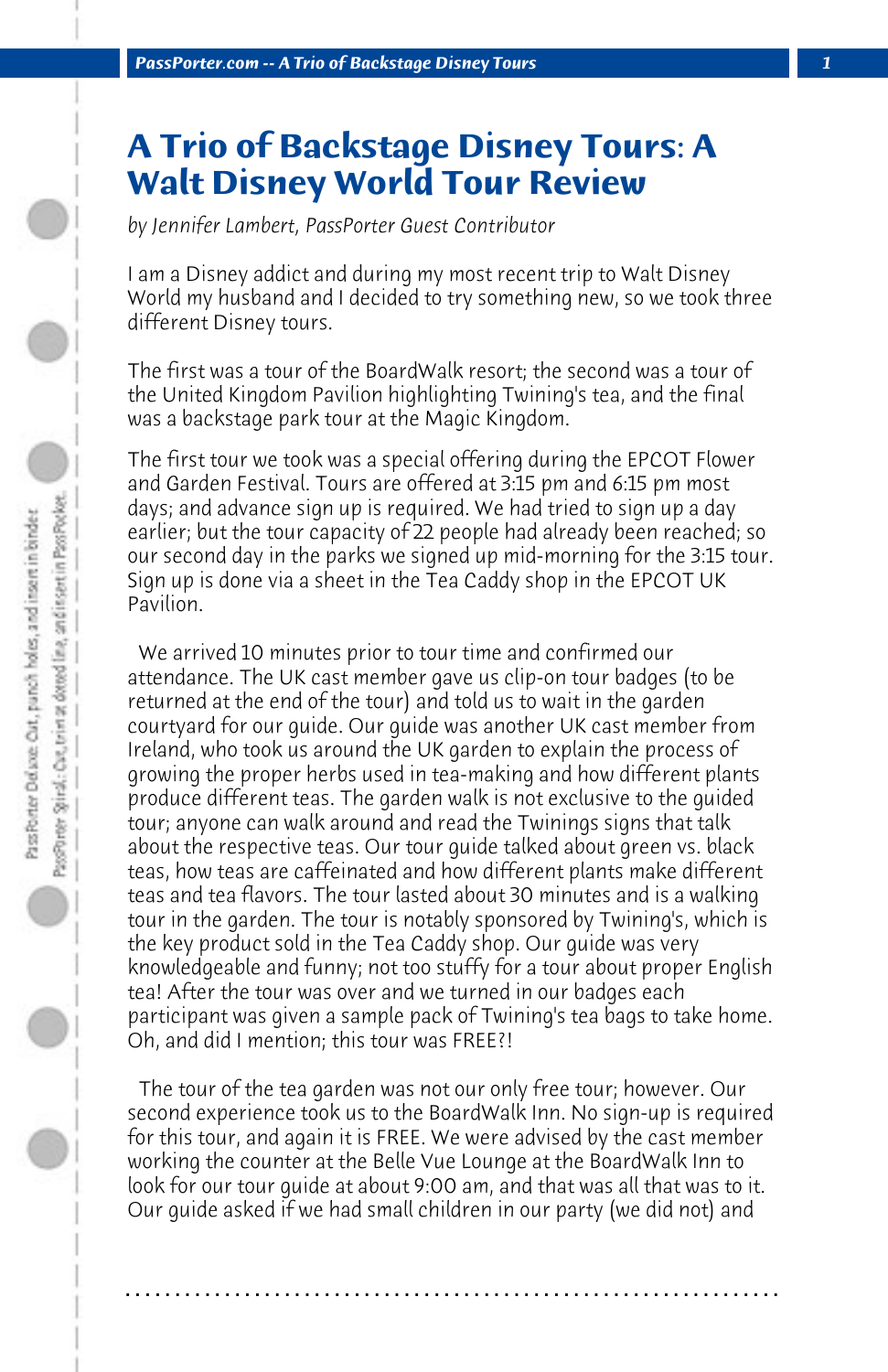also said that his tour lasts more than the advertised 45 minutes; so it was a fair warning. He mentioned that the tour focused on art and artificacts; that small children would be bored very quickly; so the tour is more for teens/ adults.

Our guide was Pete from Denmark; who was very knowledgeable in art and art history. The official name of the tour was the BoardWalk Ballyhoo Tour and to learn what Ballyhoo is, you are going to have to take the tour yourself! We started the tour right in the meeting place; the Belle Vue Lounge, where our guide explained many of the art works hanging on the walls and in the elevator corridor. We even discussed the rattan furniture in the lounge. Our guide was very knowledgeable and put us to the test. He would ask us questions and thoughts while explaining about the items.

 From the lounge we went into the main lobby of the BoardWalk Inn, including the entryway and lobby itself. We talked about the miniature carousel in the lobby as well as the massive chandelier that hangs over it. We proceeded further into the lobby seating area to talk about the "Elephant in the room" -- her name is Lucy and she is from New Jersey. We also learned what a nanny chair is. From there we went outside to learn about the pool and the boardwalk itself. We finished the tour at Sea Shore Sweets with a discussion about the Miss America Pageant and the pageant's ties to Atlantic City.

 To cap off the tour we were offered a free sample of ice cream at Sea Shore Sweets, which was not yet open for the day. Our experience was that the tour was very long; almost 2 hours; far longer than the advertised time of 45 minutes; however we were given fair warning and told we could leave the tour at any time for other commitments.

 The tour we were most excited to take was the Marceline to Magic Tour at the Magic Kingdom, which started before park opening. I called within the 30-day window to 407-WDW-TOUR to make our reservation. We are Disney Visa credit card members, so we received a 20% discount on the tour price of \$30 per person, what a deal! When calling for the reservation the cast member advised me of the tour duration (approximately 2 & frac12; to 3 hours) and that our tour would be a walking tour, to ensure that we wore comfortable shoes. I was also advised that the tour required park admission and to arrive with government-issued identification by 8:00 am at the Chamber of Commerce on Main Street USA. The tour start time is 8:15 am, which on most days is before park opening.

 Upon arrival to the Magic Kingdom we followed the signs directing guests with tour and/or early dining reservations to the park entry. We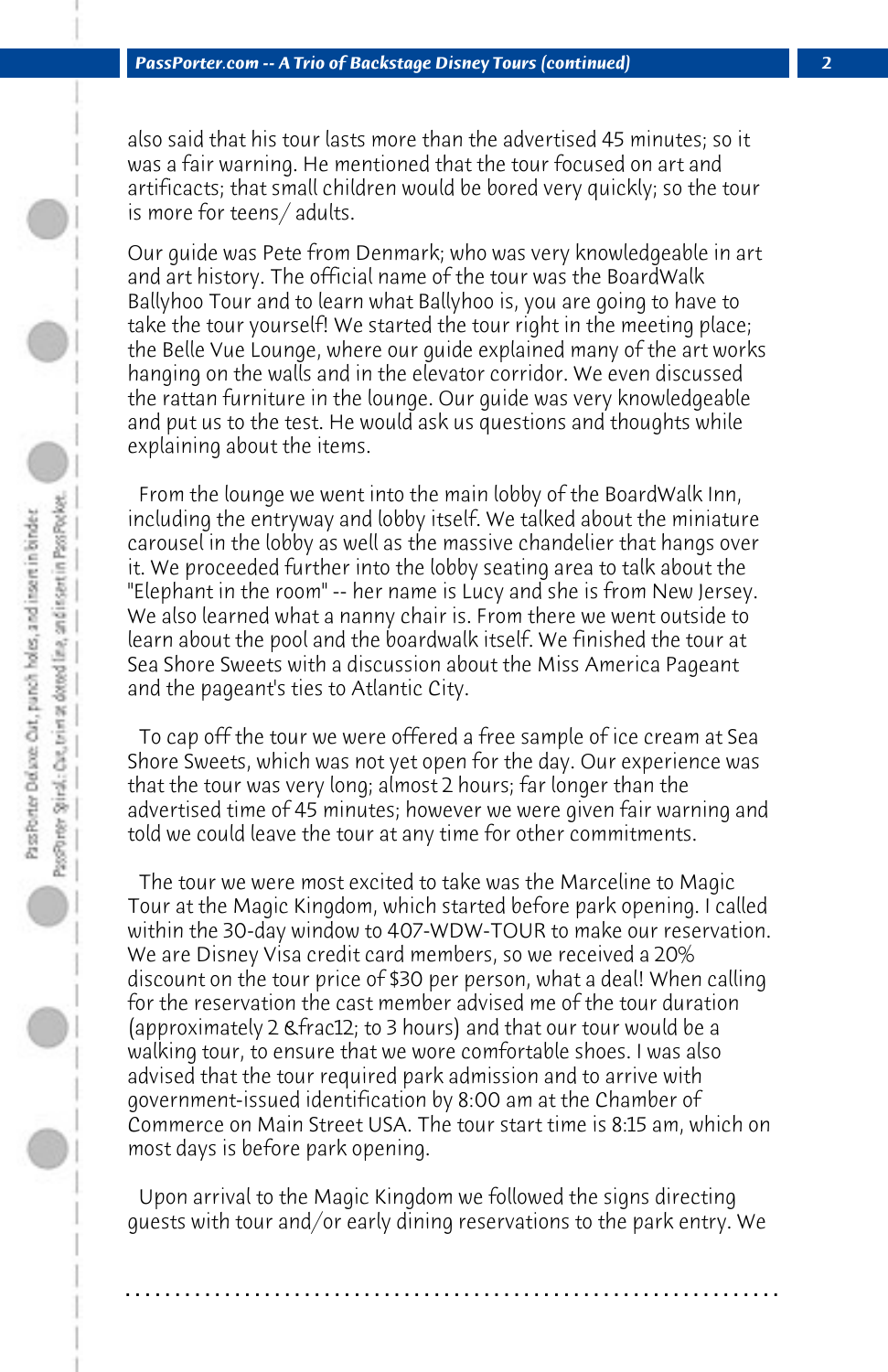entered the park and checked in. We were given keepsake name badges bearing the tour name and a classic image of Walt Disney, with our own names labeled in the "Disney font." We were also given personalized listening devices that connected to a microphone worn by our guide; she didn't have to shout and we could clearly hear her. We were offered a free bottle of water and waited for our guide. Because the park was not yet officially open, we had an opportunity to see a quiet Main Street USA; which is a treat itself!

 Our group of 14 gathered with our guide and we began the tour right down Main Street USA, which was modeled after Walt Disney's hometown of Marceline, Missouri. From Main Street we headed to the official gateway to Liberty Square, via the hub. Wait, Liberty Square has an official entrance? I never knew that. There was an official sign and everything, something I've missed all of these years because of the crowds and being in a hurry. We talked about Walt's patriotism and the original concept for a street off of Main Street USA that was going to have a similar theme.

 From the entrance; we stopped at the carriage house in the queue for the Haunted Mansion. Our guide explained the level of detail that the Imagineers applied, to make this carriage house as authentic as possible. We made several stops in the Haunted Mansion  $\&\#39$ ; s interactive queue, looking at details. We stopped at the busts and talked about the murder mystery that goes with them. Most of us (myself included) pass by the busts as great photo opportunities; but fail to read what the epitaphs say. Read them next time you visit; you will discover who was murdered in the mansion, how, and perhaps why. Further into the queue, we stopped to see gravestone tributes to Marc Davis and Xavier Atencio, two of the Imagineers that worked on the attraction. We also learned that the hieroglyphic symbols on the books have a secret meaning, but you have to decode it. When waiting in line we were also told to team up and have one person touch each of the musical instruments and they would play the entire Grim Grinning Ghosts, but every instrument must be touched at the same time!

 From the queue we waited in line and were some of the first guests to ride the attraction for the day. Our guide continued to give us great backstage information during the attraction; we were able to hear her as we rode through thanks to our audio devices. We learned that the only human you see in the attraction is the caretaker in the final scene (with his dog). I also learned that Paul Frees (the voice of the Ghost Host) is depicted in one of the portraits in the Stretching Room, (look for the man in the bowler hat).

 After our ride, we stopped at the pet cemetery for some additional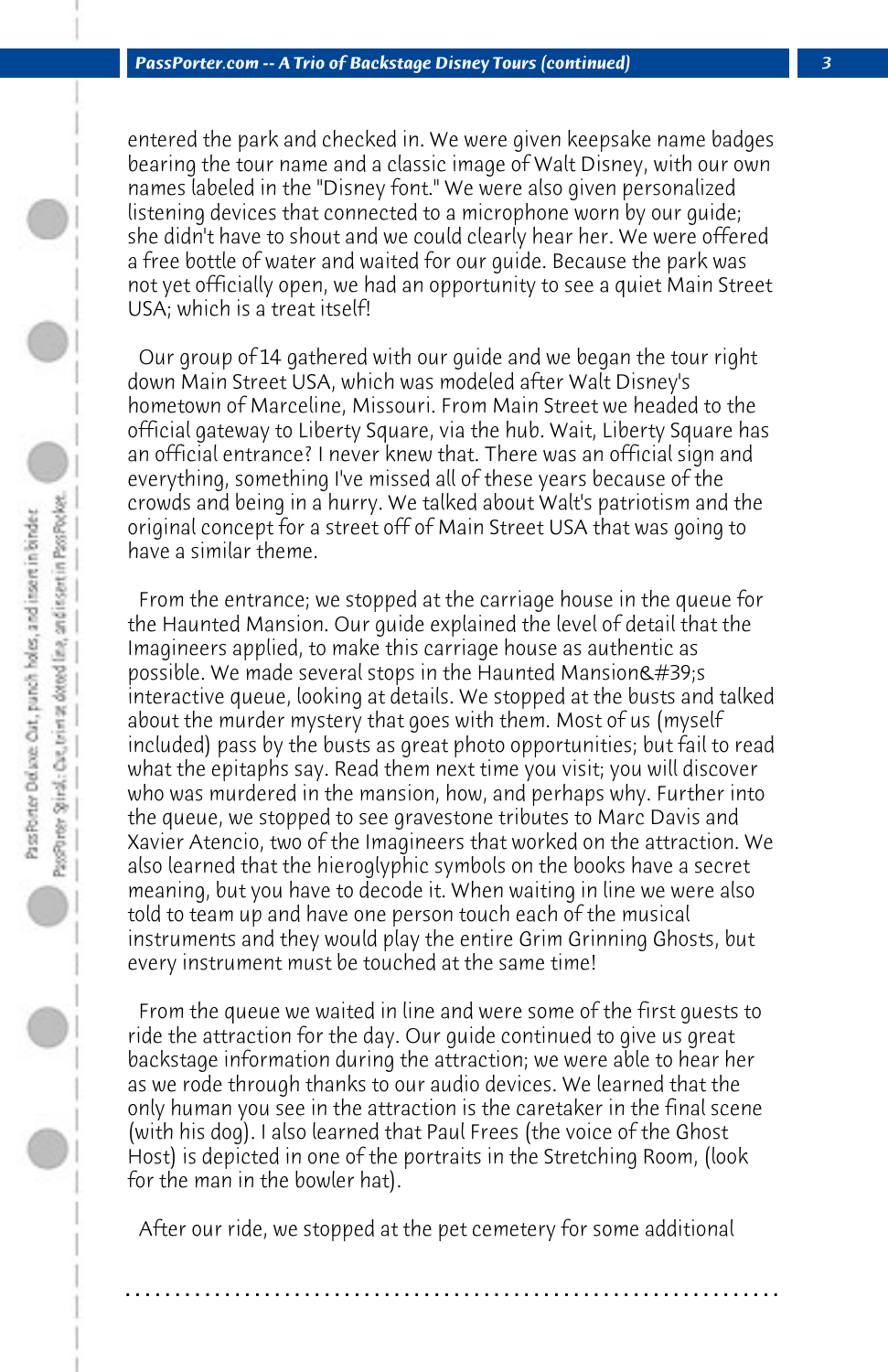*PassPorter.com -- A Trio of Backstage Disney Tours (continued) 4*

Imagineering details and then headed off to the left to the new Tangled-themed restrooms in Fantasyland, BUT we didn't stop for a break. Our guide stopped at a very large door and asked us if we would like to see something special backstage. (YES, please!). We were instructed to turn off any cameras and headed backstage. This was the moment I was waiting for. We went underneath the Haunted Mansion attraction to the ballroom scene to see how the illusion using the Pepper's Ghost technique was created! It was AMAZING! After going backstage, our guide said she had teased us enough and we did actually take a break at the Tangled restrooms, she pointed out the incredible details that went into these restrooms; the most themed ones on property!

 From there we went to visit another attraction; Winnie the Pooh - quite a different attraction from the Haunted Mansion... or was it? Our guide got us FastPass access to the ride and instructed us to look for techniques used in Pooh that we also saw in the Mansion.

 From Fantasyland we headed to Tomorrowland; focusing on one of the attractions that Walt Disney had actually experienced (via the [1964-1965 World's Fair\), The Carousel of Progress.](https://disneyworld.disney.go.com/events-tours/) Our quide gave us a little World's Fair history and we watched one of the two videos that show in the queue. We were able to see Walt Disney along with the Sherman brothers pitching the attraction's theme song (It's a Great Big Beautiful Tomorrow) to the pavilion's sponsor for the fair, General Electric. We then had a private viewing of the show, which once again was accompanied by wonderful hidden facts and trivia about the attraction, provided by our guide over our headphones. We learned about a cat that is in every scene (though sometimes hard to find), and looked for tributes to General Electric in the show. After our show our tour guide did a wrap-up, we turned our headphones in (we were able to keep our name badges), and were set loose in the park. Our tour was a great tribute to Walt Disney, and I highly recommend it. It's a shorter version of the Keys to the Kingdom tour (which is my goal for our next trip!!).

 All Walt Disney World tour information can be found at https://disneyworld.disney.go.com/events-tours/ or by calling 407-WDW-TOUR. Discounts may apply, such as for Disney Visa Card Members, Disney Vacation Club, or Annual Passholders - just ask the cast member you speak with. There are even special tours that run seasonally; check the Disney website for the most current tours offered.

*About The Author: Jennifer is a Disney veteran and suffers from Disney-itis very badly. She visited Walt Disney World for the first time when she was*